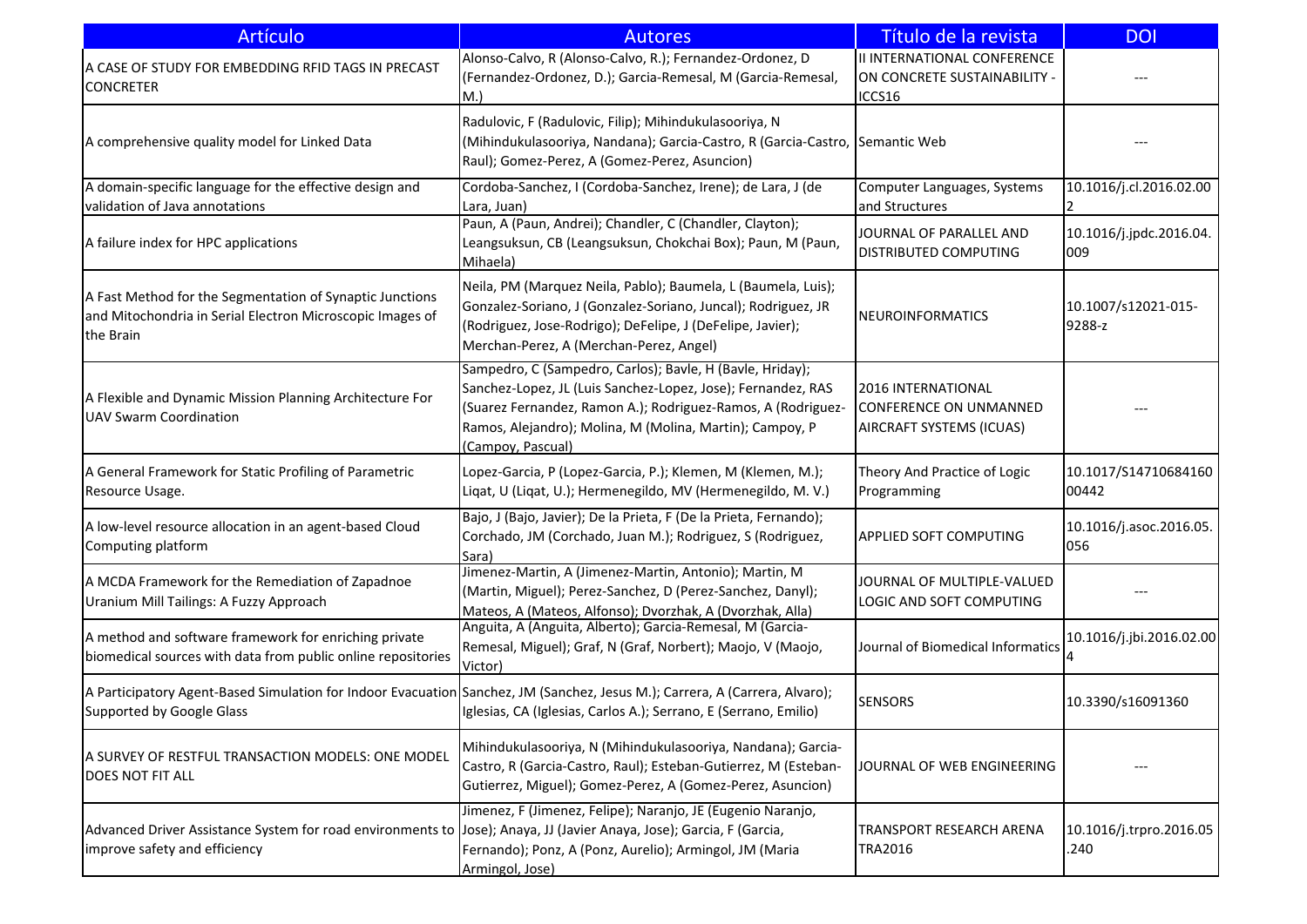| AEROSTACK: An Architecture and Open-Source Software<br><b>Framework for Aerial Robotics</b>                                      | Sanchez-Lopez, JL (Luis Sanchez-Lopez, Jose); Fernandez, RAS<br>(Suarez Fernandez, Ramon A.); Bavle, H (Bavle, Hriday);<br>Sampedro, C (Sampedro, Carlos); Molina, M (Molina, Martin);<br>Pestana, J (Pestana, Jesus); Campoy, P (Campoy, Pascual)         | 2016 INTERNATIONAL<br><b>CONFERENCE ON UNMANNED</b><br>AIRCRAFT SYSTEMS (ICUAS)                          |                                   |
|----------------------------------------------------------------------------------------------------------------------------------|------------------------------------------------------------------------------------------------------------------------------------------------------------------------------------------------------------------------------------------------------------|----------------------------------------------------------------------------------------------------------|-----------------------------------|
| An Exercise in Exploring Big Data for Producing Reliable<br><b>Statistical Information</b>                                       | Rey-del-Castillo, P (Rey-del-Castillo, Pilar); Cardenosa, J<br>(Cardenosa, Jesus)                                                                                                                                                                          | <b>BIG DATA</b>                                                                                          | 10.1089/big.2015.0045             |
| Anomaly Detection with a Spatio-Temporal Tracking of the<br>Laser Spot                                                           | Atienza, D (Atienza, David); Bielza, C (Bielza, Concha); Diaz, J<br>(Diaz, Javier); Larranaga, P (Larranaga, Pedro)                                                                                                                                        | PROCEEDINGS OF THE EIGHTH<br><b>EUROPEAN STARTING AI</b><br><b>RESEARCHER SYMPOSIUM</b><br>(STAIRS 2016) | 10.3233/978-1-61499-<br>682-8-137 |
| Applying data mining techniques to medical time series: an<br>empirical case study in electroencephalography and<br>stabilometry | Anguera, A (Anguera, A.); Barreiro, JM (Barreiro, J. M.); Lara, JA<br>(Lara, J. A.); Lizcano, D (Lizcano, D.)                                                                                                                                              | <b>COMPUTATIONAL AND</b><br>STRUCTURAL BIOTECHNOLOGY<br><b>JOURNAL</b>                                   | 10.1016/j.csbj.2016.05.<br>002    |
| Automatic Titling of Election Survey Questions                                                                                   | Gallardo, C (Gallardo, Carolina); Cardenosa, J (Cardenosa, Jesus)                                                                                                                                                                                          | REVISTA ESPANOLA DE<br>DOCUMENTACION CIENTIFICA                                                          | 10.3989/redc.2016.2.12<br>36      |
| Autonomous vehicle for surveillance missions in off-road<br>environment                                                          | Naranjo, JE (Naranjo, Jose E.); Clavijo, M (Clavijo, Miguel);<br>Jimenez, F (Jimenez, Felipe); Gomez, O (Gomez, O.); Rivera, JL<br>(Rivera, Jose L.); Anguita, M (Anguita, Manuel)                                                                         | 2016 IEEE INTELLIGENT VEHICLES<br>SYMPOSIUM (IV)                                                         |                                   |
| Bentham, Marx and Rawls ethical principles: In search for a<br>compromise                                                        | Gonzalez-Pachon, J (Gonzalez-Pachon, Jacinto); Romero, C<br>(Romero, Carlos)                                                                                                                                                                               | OMEGA-INTERNATIONAL<br>JOURNAL OF MANAGEMENT<br><b>SCIENCE</b>                                           | 10.1016/j.omega.2015.0<br>8.008   |
| Data Publications Correlate with Citation Impact                                                                                 | Leitner, F (Leitner, Florian); Bielza, C (Bielza, Concha); Hill, SL<br>(Hill, Sean L.); Larranaga, P (Larranaga, Pedro)                                                                                                                                    | FRONTIERS IN NEUROSCIENCE                                                                                | 10.3389/fnins.2016.004<br>19      |
| Data-Driven RDF Property Semantic-Equivalence Detection<br><b>Using NLP Techniques</b>                                           | Rico, M (Rico, Mariano); Mihindukulasooriya, N<br>(Mihindukulasooriya, Nandana); Gomez-Perez, A (Gomez-Perez,<br>Asuncion)                                                                                                                                 | <b>KNOWLEDGE ENGINEERING AND</b><br>KNOWLEDGE MANAGEMENT,<br><b>EKAW 2016</b>                            | 10.1007/978-3-319-<br>49004-5 51  |
| Decision functions for chain classifiers based on Bayesian<br>networks for multi-label classification                            | Varando, G (Varando, Gherardo); Bielza, C (Bielza, Concha);<br>Larranaga, P (Larranaga, Pedro)                                                                                                                                                             | INTERNATIONAL JOURNAL OF<br>APPROXIMATE REASONING                                                        | 10.1016/j.ijar.2015.06.0<br>06    |
| Dendritic and Axonal Wiring Optimization of Cortical<br><b>GABAergic Interneurons</b>                                            | Anton-Sanchez, L (Anton-Sanchez, Laura); Bielza, C (Bielza,<br>Concha); Benavides-Piccione, R (Benavides-Piccione, Ruth);<br>DeFelipe, J (DeFelipe, Javier); Larranaga, P (Larranaga, Pedro)                                                               | NEUROINFORMATICS                                                                                         | 10.1007/s12021-016-<br>9309-6     |
| Dendritic branching angles of pyramidal cells across layers of<br>the juvenile rat somatosensory cortex                          | Leguey, I (Leguey, Ignacio); Bielza, C (Bielza, Concha); Larranaga,<br>P (Larranaga, Pedro); Kastanauskaite, A (Kastanauskaite, Asta);<br>Rojo, C (Rojo, Concepcion); Benavides-Piccione, R (Benavides-<br>Piccione, Ruth); DeFelipe, J (DeFelipe, Javier) | JOURNAL OF COMPARATIVE<br><b>NEUROLOGY</b>                                                               | 10.1002/cne.23977                 |
| Description and Optimization of Abstract Machines in a<br>Dialect of Prolog                                                      | Morales, JF (Morales, Jose F.); Carro, M (Carro, Manuel);<br>Hermenegildo, M (Hermenegildo, Manuel)                                                                                                                                                        | THEORY AND PRACTICE OF LOGIC 10.1017/S14710684140<br>PROGRAMMING                                         | 00672                             |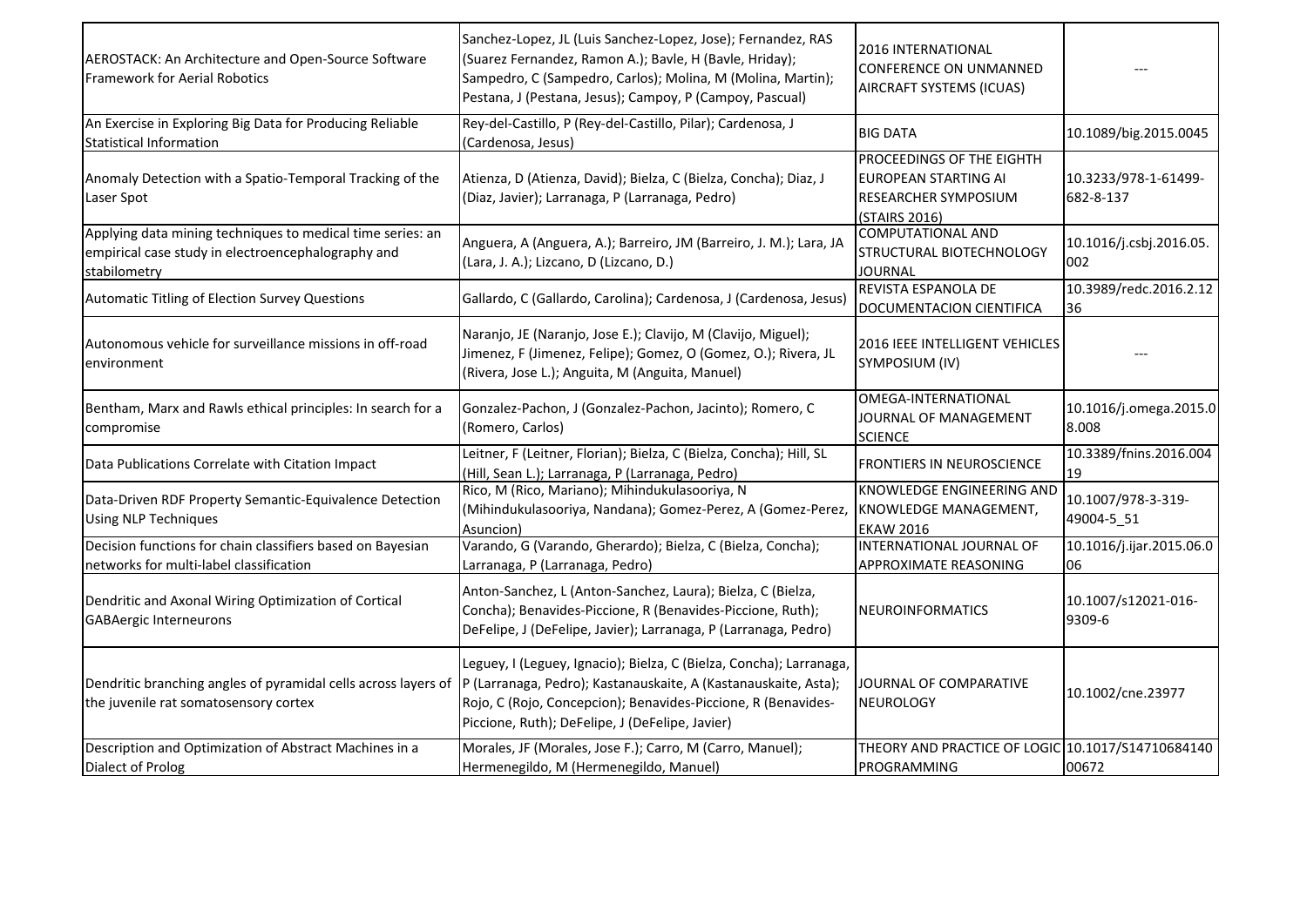| Discussion of "The New Role of Biomedical informatics in the<br>Age of Digital Medicine"                                         | Al-Shorbaji, N (Al-Shorbaji, Najeeb); Bellazzi, R (Bellazzi,<br>Riccardo); de Quiros, FGB (Bernaldo de Quiros, Fernan<br>Gonzalez); Kochs, S (Kochs, Sabine); Kulikowski, CA (Kulikowski,<br>Casimir A.); Lovell, NH (Lovell, Nigel H.); Maojo, V (Maojo,<br>Victor); Park, HA (Park, Hyeoun-Ae); Sanz, F (Sanz, Ferran);<br>Sarkar, IN (Sarkar, Indra N.); Tanaka, H (Tanaka, Hiroshi)                                                                                                                                                                           | <b>METHODS OF INFORMATION IN</b><br><b>MEDICINE</b>                            | 10.3414/ME15-12-0005                |
|----------------------------------------------------------------------------------------------------------------------------------|-------------------------------------------------------------------------------------------------------------------------------------------------------------------------------------------------------------------------------------------------------------------------------------------------------------------------------------------------------------------------------------------------------------------------------------------------------------------------------------------------------------------------------------------------------------------|--------------------------------------------------------------------------------|-------------------------------------|
| Domain adaptation for ontology localization                                                                                      | McCrae, JP (McCrae, John P.); Arcan, M (Arcan, Mihael); Asooja,<br>K (Asooja, Kartik); Gracia, J (Gracia, Jorge); Buitelaar, P<br>(Buitelaar, Paul); Cimiano, P (Cimiano, Philipp)                                                                                                                                                                                                                                                                                                                                                                                | JOURNAL OF WEB SEMANTICS                                                       | 10.1016/j.websem.2015<br>.12.001    |
| DOMINANCE MEASURING METHODS FOR THE SELECTION OF<br>CLEANING SERVICES IN A EUROPEAN UNDERGROUND<br><b>TRANSPORTATION COMPANY</b> | Jimenez-Martin, A (Jimenez-Martin, Antonio); Mateos, A<br>(Mateos, Alfonso); del Pozo, JAF (Fernandez del Pozo, Juan A.)                                                                                                                                                                                                                                                                                                                                                                                                                                          | RAIRO-OPERATIONS RESEARCH                                                      | 10.1051/ro/2016038                  |
| Educating for action: Aligning skills with policies for<br>sustainable development in the Danube river basin                     | Irvine, K (Irvine, Kenneth); Weigelhofer, G (Weigelhofer,<br>Gabriele); Popescu, I (Popescu, Ioana); Pfeiffer, E (Pfeiffer, Ellen);<br>Paun, A (Paun, Andrei); Drobot, R (Drobot, Radu); Gettel, G<br>(Gettel, Gretchen); Staska, B (Staska, Bernadette); Stanica, A<br>(Stanica, Adrian); Hein, T (Hein, Thomas); Habersack, H<br>(Habersack, Helmut)                                                                                                                                                                                                            | <b>SCIENCE OF THE TOTAL</b><br><b>ENVIRONMENT</b>                              | 10.1016/j.scitotenv.201<br>5.09.072 |
| Effectiveness of Bayesian filters: An information fusion<br>perspective                                                          | Li, TC (Li, Tiancheng); Corchado, JM (Corchado, Juan M.); Bajo, J<br>(Bajo, Javier); Sun, SD (Sun, Shudong); De Paz, JF (De Paz, Juan                                                                                                                                                                                                                                                                                                                                                                                                                             | <b>INFORMATION SCIENCES</b>                                                    | 10.1016/j.ins.2015.09.0<br>41       |
| Enabling RDF Stream Processing for Sensor Data<br>Management in the Environmental Domain                                         | Llaves, A (Llaves, Alejandro); Corcho, O (Corcho, Oscar); Taylor, I<br>(Taylor, Peter); Taylor, K (Taylor, Kerry)                                                                                                                                                                                                                                                                                                                                                                                                                                                 | INTERNATIONAL JOURNAL ON<br>SEMANTIC WEB AND<br><b>INFORMATION SYSTEMS</b>     | 10.4018/IJSWIS.201610<br>0101       |
| <b>ENTRA: Whole-Systems Energy Transparency</b>                                                                                  | Eder, K (Eder, Kerstin); Gallagher, JP (Gallagher, John P.); Lopez-<br>Garcia, P (Lopez-Garcia, Pedro); Muller, H (Muller, Henk);<br>Bankovic, Z (Bankovic, Zorana); Georgiou, K (Georgiou, Kyriakos);<br>Haemmerle, R (Haemmerle, Remy); Hermenegildo, MV<br>(Hermenegildo, Manuel V.); Kafle, B (Kafle, Bishoksan); Kerrison,<br>S (Kerrison, Steve); Kirkeby, M (Kirkeby, Maja); Klemen, M<br>(Klemen, Maximiliano); Li, XL (Li, Xueliang); Liqat, U (Liqat,<br>Umer); Morse, J (Morse, Jeremy); Rhiger, M (Rhiger, Morten);<br>Rosendahl, M (Rosendahl, Mads) | Microprocessors and<br>Microsystem                                             | 10.1016/j.micpro.2016.<br>07.003    |
| <b>I</b> Genetic algorithms and Gaussian Bavesian networks to<br>uncover the predictive core set of bibliometric indices         | Ibanez, A (Ibanez, Alfonso); Armananzas, R (Armananzas,<br>Ruben); Bielza, C (Bielza, Concha); Larranaga, P (Larranaga,<br>Pedro)                                                                                                                                                                                                                                                                                                                                                                                                                                 | JOURNAL OF THE ASSOCIATION<br>FOR INFORMATION SCIENCE<br><b>AND TECHNOLOGY</b> | 10.1002/asi.23467                   |
| Head-Pose Estimation In-the-Wild Using a Random Forest                                                                           | Valle, R (Valle, Roberto); Buenaposada, JM (Miguel<br>Buenaposada, Jose); Valdes, A (Valdes, Antonio); Baumela, L<br>(Baumela, Luis)                                                                                                                                                                                                                                                                                                                                                                                                                              | ARTICULATED MOTION AND<br><b>DEFORMABLE OBJECTS</b>                            | 10.1007/978-3-319-<br>41778-3 3     |
| Hybrid Gaussian and von Mises Model-Based Clustering                                                                             | Luengo-Sanchez, S (Luengo-Sanchez, Sergio); Bielza, C (Bielza,<br>Concha); Larranaga, P (Larranaga, Pedro)                                                                                                                                                                                                                                                                                                                                                                                                                                                        | ECAI 2016: 22ND EUROPEAN<br>CONFERENCE ON ARTIFICIAL<br>INTELLIGENCE           | 10.3233/978-1-61499-<br>672-9-855   |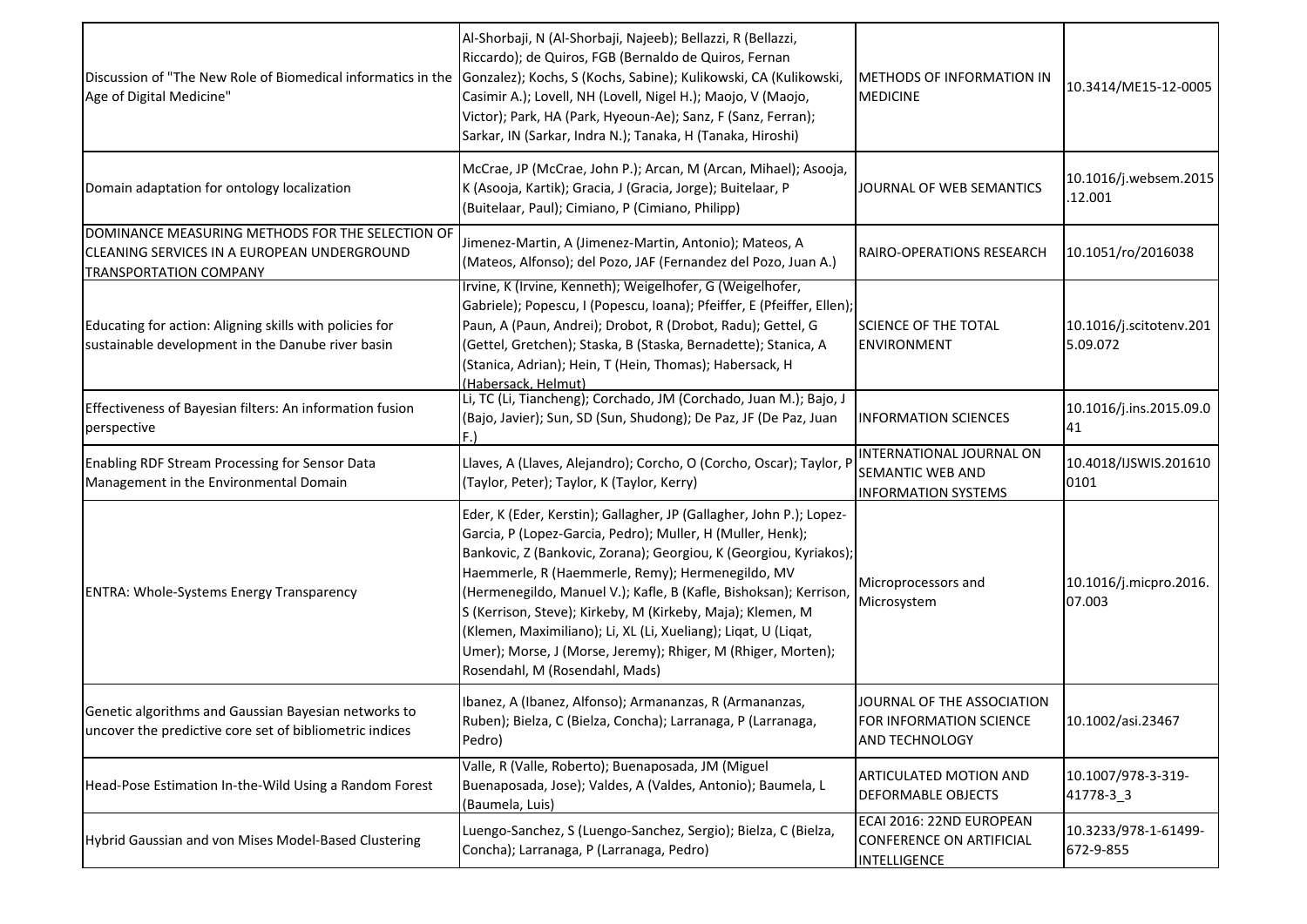| Hybrid system to analyze user's behaviour                                                                      | Guivarch, V (Guivarch, Valerian); Bajo, J (Bajo, Javier); De Paz, JF<br>(De Paz, Juan F.); Peninou, A (Peninou, Andre); Villarrubia, G<br>(Villarrubia, Gabriel); Camps, V (Camps, Valerie)                                                                          | <b>PROCEEDINGS OF 2016 IEEE</b><br>SYMPOSIUM SERIES ON<br><b>COMPUTATIONAL INTELLIGENCE</b><br>(SSCI)                 |                                  |
|----------------------------------------------------------------------------------------------------------------|----------------------------------------------------------------------------------------------------------------------------------------------------------------------------------------------------------------------------------------------------------------------|-----------------------------------------------------------------------------------------------------------------------|----------------------------------|
| Improving the Lane Reference Detection for Autonomous<br>Road Vehicle Control                                  | Jimenez, F (Jimenez, Felipe); Clavijo, M (Clavijo, Miguel);<br>Naranjo, JE (Eugenio Naranjo, Jose); Gomez, O (Gomez, Oscar)                                                                                                                                          | JOURNAL OF SENSORS                                                                                                    | 10.1155/2016/9497524             |
| Intelligent Control of Energy Distribution Networks                                                            | Chamoso, P (Chamoso, Pablo); De Paz, JF (Francisco De Paz,<br>Juan); Bajo, J (Bajo, Javier); Villarrubia, G (Villarrubia, Gabriel)                                                                                                                                   | <b>TRENDS IN PRACTICAL</b><br><b>APPLICATIONS OF SCALABLE</b><br>MULTI-AGENT SYSTEMS, THE<br><b>PAAMS COLLECTION</b>  | 10.1007/978-3-319-<br>40159-1_8  |
| Intelligent system for lighting control in smart cities                                                        | De Paz, JF (De Paz, Juan F.); Bajo, J (Bajo, Javier); Rodriguez, S<br>(Rodriguez, Sara); Villarrubia, G (Villarrubia, Gabriel); Corchado,<br>JM (Corchado, Juan M.)                                                                                                  | <b>INFORMATION SCIENCES</b>                                                                                           | 10.1016/j.ins.2016.08.0<br>45    |
| Intravehicular, Short- and Long-Range Communication<br>Information Fusion for Providing Safe Speed Warnings    | Jimenez, F (Jimenez, Felipe); Naranjo, JE (Eugenio Naranjo,<br>Jose); Serradilla, F (Serradilla, Francisco); Perez, E (Perez, Elisa);<br>Hernandez, MJ (Jose Hernandez, Maria); Ruiz, T (Ruiz, Trinidad);<br>Anaya, JJ (Javier Anaya, Jose); Diaz, A (Diaz, Alberto) | Sensors-Basel                                                                                                         | 10.3390/s16010131                |
| Laminar Differences in Dendritic Structure of Pyramidal<br>Neurons in the Juvenile Rat Somatosensory Cortex    | Rojo, C (Rojo, Concepcion); Leguey, I (Leguey, Ignacio);<br>Kastanauskaite, A (Kastanauskaite, Asta); Bielza, C (Bielza,<br>Concha); Larranaga, P (Larranaga, Pedro); DeFelipe, J (DeFelipe,<br>Javier); Benavides-Piccione, R (Benavides-Piccione, Ruth)            | <b>CEREBRAL CORTEX</b>                                                                                                | 10.1093/cercor/bhv316            |
| Legal aspects of linked data - The European framework                                                          | Rodriguez-Doncel, V (Rodriguez-Doncel, Victor); Santos, C<br>(Santos, Cristiana); Casanovas, P (Casanovas, Pompeu); Gomez-<br>Perez, A (Gomez-Perez, Asuncion)                                                                                                       | <b>COMPUTER LAW &amp; SECURITY</b><br><b>REVIEW</b>                                                                   | 10.1016/j.clsr.2016.07.0<br>05   |
| <b>PHD Filter</b>                                                                                              | MEAP: Approximate Optimal Estimate Extraction for the SMC-Li, TC (Li, Tiancheng); Corchado, JM (Corchado, Juan M.); Garcia,<br>J (Garcia, Jesus); Bajo, J (Bajo, Javier)                                                                                             | 2016 19TH INTERNATIONAL<br>CONFERENCE ON INFORMATION<br><b>FUSION (FUSION)</b>                                        |                                  |
| Mining multi-dimensional concept-drifting data streams<br>using Bayesian network classifiers                   | Borchani, H (Borchani, Hanen); Larranaga, P (Larranaga, Pedro);<br>Gama, J (Gama, Joao); Bielza, C (Bielza, Concha)                                                                                                                                                  | <b>INTELLIGENT DATA ANALYSIS</b>                                                                                      | 10.3233/IDA-160804               |
| Mobile Sensing Agents for Social Computing Environments                                                        | Bajo, J (Bajo, Javier); Campbell, AT (Campbell, Andrew T.); Zhou,<br>X (Zhou, Xia)                                                                                                                                                                                   | TRENDS IN PRACTICAL<br><b>APPLICATIONS OF SCALABLE</b><br>MULTI-AGENT SYSTEMS, THE<br>PAAMS COLLECTION                | 10.1007/978-3-319-<br>40159-1_13 |
| Mobile sensing and social computing                                                                            | Bajo, J (Bajo, Javier); Campbell, AT (Campbell, Andrew T.);<br>Omatu, S (Omatu, Sigeru); Carvalho, ACPLF (Carvalho, Andre C.<br>P. L. F.); Corchado, JM (Corchado, Juan M.)                                                                                          | INTERNATIONAL JOURNAL OF<br><b>DISTRIBUTED SENSOR</b><br><b>NETWORKS</b>                                              | 10.1177/155014771666<br>5512     |
| Monitoring Level Attention Approach in Learning Activities                                                     | Duraes, D (Duraes, Dalila); Jimenez, A (Jimenez, Amparo); Bajo, J<br>(Bajo, Javier); Novais, P (Novais, Paulo)                                                                                                                                                       | <b>METHODOLOGIES AND</b><br><b>INTELLIGENT SYSTEMS FOR</b><br><b>TECHNOLOGY ENHANCED</b><br><b>LEARNING (MIS4TEL)</b> | 10.1007/978-3-319-<br>40165-2 4  |
| Multiobjective Simulated Annealing for Collision Avoidance in<br>ATM Accounting for Three Admissible Maneuvers | Mateos, A (Mateos, A.); Jimenez-Martin, A (Jimenez-Martin, A.)                                                                                                                                                                                                       | MATHEMATICAL PROBLEMS IN<br><b>ENGINEERING</b>                                                                        | 10.1155/2016/8738014             |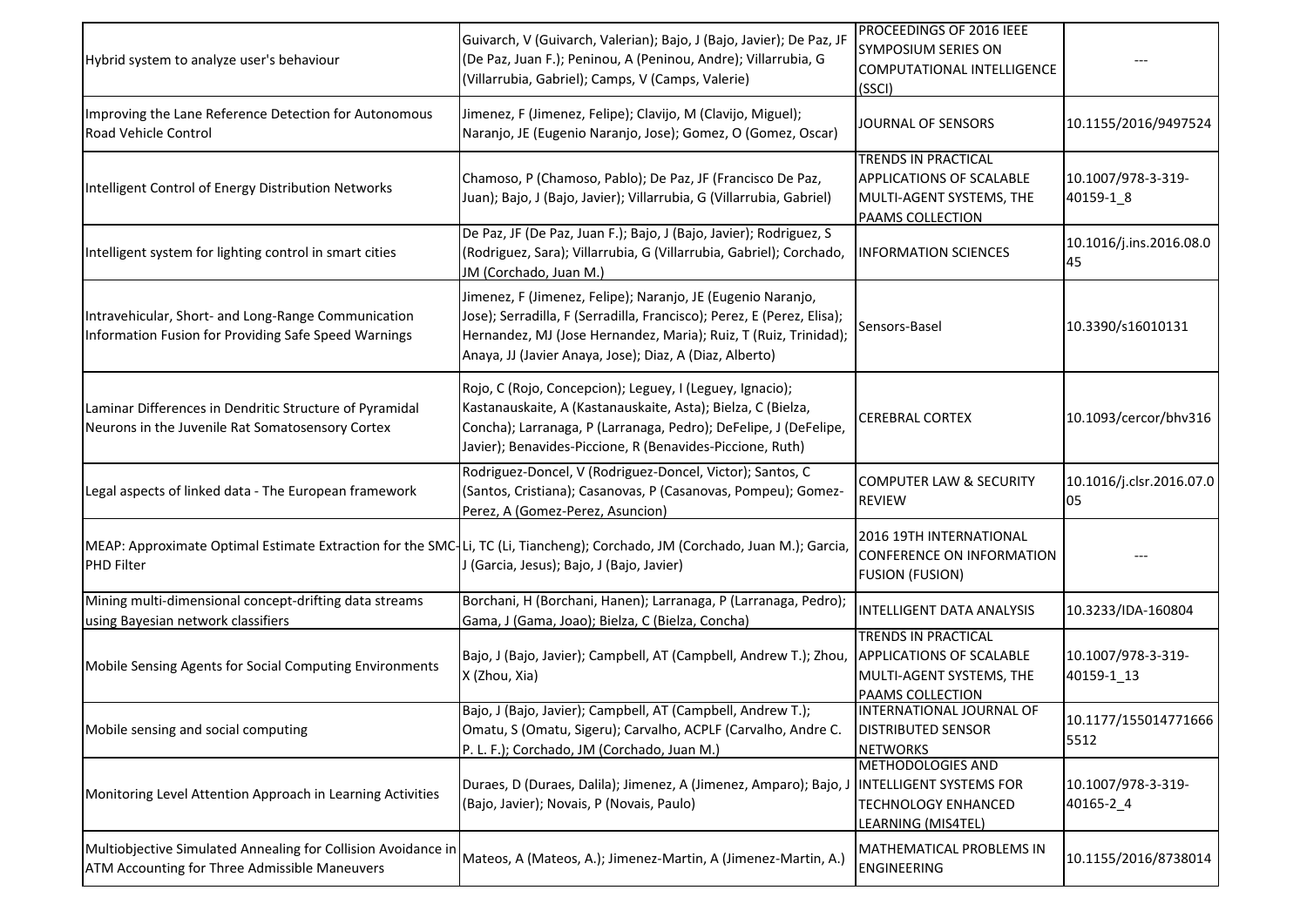| Natural User Interfaces for Human-Drone Multi-Modal<br>Interaction                               | Fernandez, RAS (Suarez Fernandez, Ramon A.); Sanchez-Lopez,<br>JL (Luis Sanchez-Lopez, Jose); Sampedro, C (Sampedro, Carlos);<br>Bavle, H (Bavle, Hriday); Molina, M (Molina, Martin); Campoy, P<br>(Campoy, Pascual)               | 2016 INTERNATIONAL<br>CONFERENCE ON UNMANNED<br><b>AIRCRAFT SYSTEMS (ICUAS)</b> |                                      |
|--------------------------------------------------------------------------------------------------|-------------------------------------------------------------------------------------------------------------------------------------------------------------------------------------------------------------------------------------|---------------------------------------------------------------------------------|--------------------------------------|
| Numerical P systems with migrating variables                                                     | Zhang, ZQ (Zhang, Zhiqiang); Wu, TF (Wu, Tingfang); Paun, A<br>(Paun, Andrei); Pan, LQ (Pan, Linqiang)                                                                                                                              | THEORETICAL COMPUTER<br><b>SCIENCE</b>                                          | 10.1016/j.tcs.2016.06.0<br>04        |
| On Logics of Group Belief in Structured Coalitions                                               | Balbiani, P (Balbiani, Philippe); Pearce, D (Pearce, David); Uridia,<br>L (Uridia, Levan)                                                                                                                                           | <b>LOGICS IN ARTIFICIAL</b><br>INTELLIGENCE, (JELIA 2016)                       | 10.1007/978-3-319-<br>48758-8 7      |
| On the Expressiveness of Temporal Equilibrium Logic                                              | Bozzelli, L (Bozzelli, Laura); Pearce, D (Pearce, David)                                                                                                                                                                            | <b>LOGICS IN ARTIFICIAL</b><br>INTELLIGENCE, (JELIA 2016)                       | 10.1007/978-3-319-<br>48758-8_11     |
| Overview of the MPEG-21 Media Contract Ontology                                                  | Rodriguez-Doncel, V (Rodriguez-Doncel, Victor); Delgado, J<br>(Delgado, Jaime); Llorente, S (Llorente, Silvia); Rodriguez, E<br>(Rodriguez, Eva); Boch, L (Boch, Laurent)                                                           | Semantic Web Journal                                                            | 10.3233/SW-160215                    |
| Partition based real-valued encoding scheme for<br>evolutionary algorithms                       | Font, JM (Font, Jose M.); Manrique, D (Manrique, Daniel);<br>Ramos-Criado, P (Ramos-Criado, Pablo); del Rio, D (del Rio,<br>David)                                                                                                  | <b>Natural Computing</b>                                                        | 10.1007/s11047-015-<br>9505-6        |
| Performance analysis of visualmarkers for indoor navigation<br>systems                           | La Delfa, GC (La Delfa, Gaetano C.); Monteleone, S (Monteleone, FRONTIERS OF INFORMATION<br>Salvatore); Catania, V (Catania, Vincenzo); De Paz, JF (De Paz,<br>Juan F.); Bajo, J (Bajo, Javier)                                     | <b>TECHNOLOGY &amp; ELECTRONIC</b><br><b>ENGINEERING</b>                        | 10.1631/FITEE.1500324                |
| PPROC, an ontology for transparency in public procurement                                        | Munoz-Soro, JF (Felix Munoz-Soro, Jose); Esteban, G (Esteban,<br>Guillermo); Corcho, O (Corcho, Oscar); Seron, F (Seron,<br>Francisco)                                                                                              | SEMANTIC WEB                                                                    | 10.3233/SW-150195                    |
| Prediction of MicroRNA-disease Associations by Matrix<br>Completion                              | Zeng, XX (Zeng, Xiangxiang); Ding, NX (Ding, Ningxiang);<br>Rodriguez-Paton, A (Rodriguez-Paton, Alfonso); Lin, ZY (Lin,<br>Ziyu)[ 1 ] ; Ju, Y (Ju, Ying)                                                                           | <b>CURRENT PROTEOMICS</b>                                                       | 10.2174/157016461302<br>160514005711 |
| Predictive Analysis Tool for Energy Distribution Networks                                        | Chamoso, P (Chamoso, Pablo); De Paz, JF (De Paz, Juan F.); Bajo,<br>J (Bajo, Javier); Villarrubia, G (Villarrubia, Gabriel); Corchado, JM<br>(Manuel Corchado, Juan)                                                                | ADVANCES IN ARTIFICIAL<br>INTELLIGENCE, CAEPIA 2016                             | 10.1007/978-3-319-<br>44636-3 25     |
| Query Rewriting in RDF Stream Processing                                                         | Calbimonte, JP (Calbimonte, Jean-Paul); Mora, J (Mora, Jose);<br>Corcho, O (Corcho, Oscar)                                                                                                                                          | SEMANTIC WEB: LATEST<br>ADVANCES AND NEW DOMAINS                                | 10.1007/978-3-319-<br>34129-3_30     |
| Ranking of industrial forest plantations in terms of<br>sustainability: A multicriteria approach | Diaz-Balteiro, L (Diaz-Balteiro, L.); Alfranca, O (Alfranca, O.);<br>Gonzalez-Pachon, J (Gonzalez-Pachon, J.); Romero, C (Romero,<br>C.                                                                                             | JOURNAL OF ENVIRONMENTAL<br>MANAGEMENT                                          | 10.1016/j.jenvman.2016<br>.05.022    |
| Report on the First International Workshop on Reproducible<br>Open Science                       | Manghi, P (Manghi, Paolo); Schirrwagen, J (Schirrwagen,<br>Jochen); Corcho, O (Corcho, Oscar); Aryani, A (Aryani, Amir)                                                                                                             | SIGMOD RECORD                                                                   |                                      |
| Resource-usage-aware configuration in software product<br>lines                                  | Zanardini, D (Zanardini, Damiano); Albert, E (Albert, Elvira);<br>Villela, K (Villela, Karina)                                                                                                                                      | JOURNAL OF LOGICAL AND<br>ALGEBRAIC METHODS IN<br>PROGRAMMING                   | $10.1016$ /j.jlamp.2015.08<br>.003   |
| Retreatment Predictions in Odontology by means of CBR<br>Systems                                 | Campo, L (Campo, Livia); Aliaga, IJ (Aliaga, Ignacio J.); De Paz, JF<br>(De Paz, Juan F.); Garcia, AE (Enrique Garcia, Alvaro); Bajo, J<br>(Bajo, Javier); Villarubia, G (Villarubia, Gabriel); Corchado, JM<br>(Corchado, Juan M.) | COMPUTATIONAL INTELLIGENCE<br>AND NEUROSCIENCE                                  | 10.1155/2016/7485250                 |
| Scheduling ontology development projects                                                         | Suarez-Figuero, MC (Carmen Suarez-Figuero, Mari); Gomez-<br>Perez, A (Gomez-Perez, Asuncion); Fernandez-Lopez, M<br>(Fernandez-Lopez, Mariano)                                                                                      | DATA & KNOWLEDGE<br>ENGINEERING                                                 | 10.1016/j.datak.2015.11<br>.004      |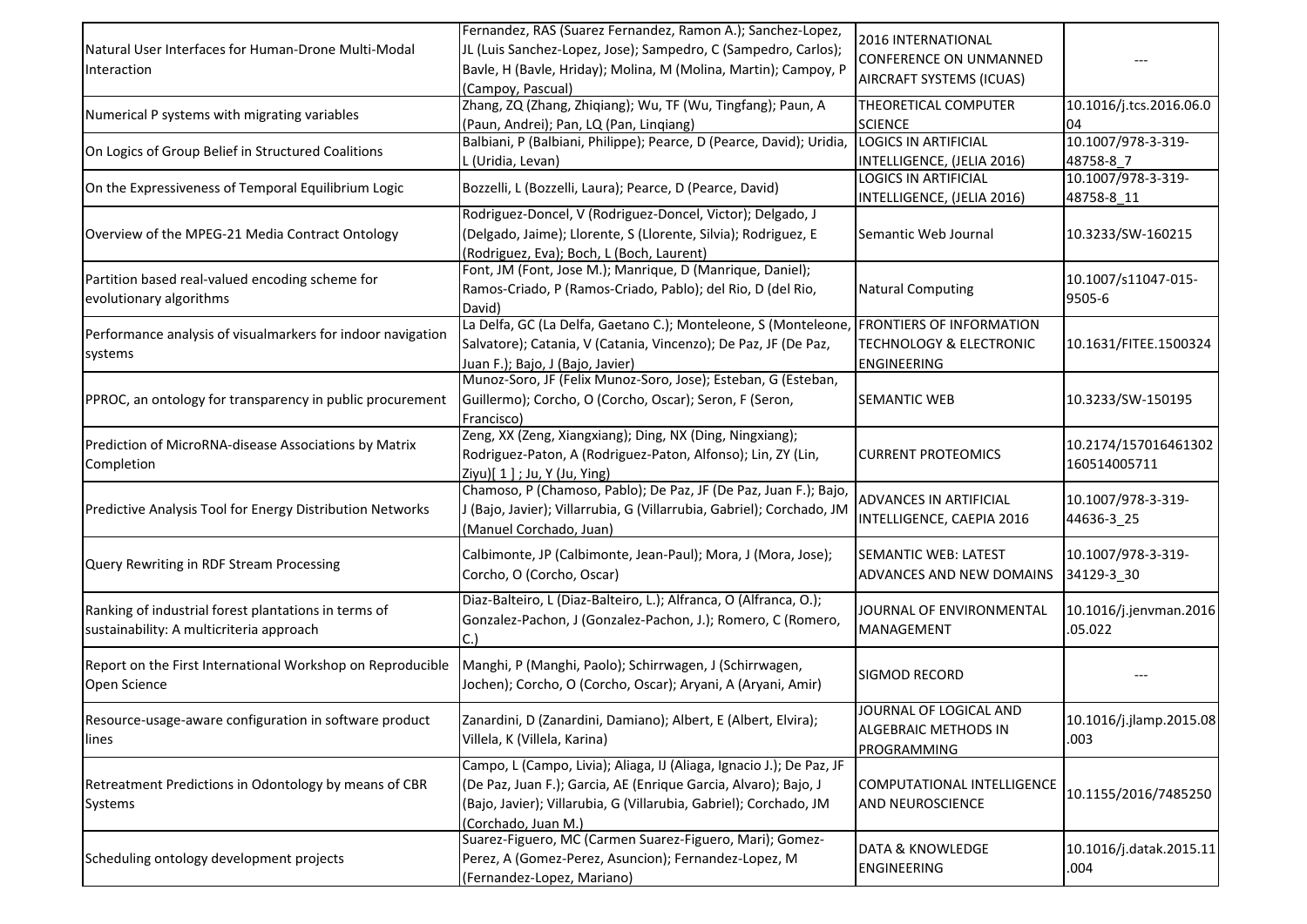| Semantic Code Browsing                                                                                  | Garcia-Contreras, I (Garcia-Contreras, Isabel); Morales, JF<br>(Morales, Jose F.); Hermenegildo, MV (Hermenegildo, Manuel<br>V.)                                                                                                                                                                                                                       | Theory And Practice of Logic<br>Programming                                                            | 10.1017/S14710684160<br>00417     |
|---------------------------------------------------------------------------------------------------------|--------------------------------------------------------------------------------------------------------------------------------------------------------------------------------------------------------------------------------------------------------------------------------------------------------------------------------------------------------|--------------------------------------------------------------------------------------------------------|-----------------------------------|
| Sensitivity analysis of Repast computational ecology models<br>with R/Repast                            | Garcia, AP (Prestes Garcia, Antonio); Rodriguez-Paton, A<br>(Rodriguez-Paton, Alfonso)                                                                                                                                                                                                                                                                 | ECOLOGY AND EVOLUTION                                                                                  | 10.1002/ece3.2580                 |
| Sensor-Web Systems, Applications, and Services                                                          | Hossain, MA (Hossain, M. Anwar); Abawajy, JH (Abawajy, Jemal<br>H.); Garcia-Castro, R (Garcia-Castro, Raul); Cheng, WH (Cheng,<br>Wen-Huang); Ahmed, DT (Ahmed, Dewan Tanvir)                                                                                                                                                                          | INTERNATIONAL JOURNAL OF<br><b>DISTRIBUTED SENSOR</b><br><b>NETWORKS</b>                               | 10.1155/2016/5349568              |
| Smart Cities Simulation Environment for Intelligent<br>Algorithms Evaluation                            | Chamoso, P (Chamoso, Pablo); De Paz, JF (De Paz, Juan F.);<br>Rodriguez, S (Rodriguez, Sara); Bajo, J (Bajo, Javier)                                                                                                                                                                                                                                   | AMBIENT INTELLIGENCE -<br>SOFTWARE AND APPLICATIONS<br>(ISAMI 2016)                                    | 10.1007/978-3-319-<br>40114-0 20  |
| Special issue on distributed computing and artificial<br>intelligence                                   | Corchado, JM (Corchado, Juan M.); Weigang, L (Weigang, Li);<br>Bajo, J (Bajo, Javier); Wu, F (Wu, Fei); Li, TC (Li, Tian-cheng)                                                                                                                                                                                                                        | <b>FRONTIERS OF INFORMATION</b><br><b>TECHNOLOGY &amp; ELECTRONIC</b><br>ENGINEERING                   | 10.1631/FITEE.DCAI201             |
| Special issue on distributed computing and artificial<br>intelligence systems                           |                                                                                                                                                                                                                                                                                                                                                        | NEUROCOMPUTING                                                                                         | 10.1016/j.neucom.2015<br>.05.114  |
| Speeding-up homography estimation in mobile devices                                                     | Marquez-Neila, P (Marquez-Neila, Pablo); Lopez-Alberca, J<br>(Lopez-Alberca, Javier); Buenaposada, JM (Buenaposada, Jose<br>M.); Baumela, L (Baumela, Luis)                                                                                                                                                                                            | JOURNAL OF REAL-TIME IMAGE<br><b>PROCESSING</b>                                                        | 10.1007/s11554-012-<br>0314-1     |
| Supervising and Improving Attentiveness in Human<br><b>Computer Interaction</b>                         | Duraes, D (Duraes, Dalila); Carneiro, D (Carneiro, Davide); Bajo,<br>(Bajo, Javier); Novais, P (Novais, Paulo)                                                                                                                                                                                                                                         | <b>INTELLIGENT ENVIRONMENTS</b><br>2016                                                                | 10.3233/978-1-61499-<br>690-3-255 |
| The Apertium Bilingual Dictionaries on the Web of Data                                                  | Gracia, J (Gracia, Jorge); Villegas, M (Villegas, Marta); Gomez-<br>Perez, A (Gomez-Perez, Asuncion); Bel, N (Bel, Nuria)                                                                                                                                                                                                                              | SEMANTIC WEB JOURNAL IOS<br>Press                                                                      | 10.3233/SW-170258                 |
| The INTEGRATE project: Delivering solutions for efficient<br>multi-centric clinical research and trials | Kondylakis, H (Kondylakis, Haridimos); Claerhout, B (Claerhout,<br>Brecht); Keyur, M (Keyur, Mehta); Koumakis, L (Koumakis,<br>Lefteris); van Leeuwen, J (van Leeuwen, Jasper); Marias, K<br>(Marias, Kostas); Perez-Rey, D (Perez-Rey, David); De Schepper,<br>K (De Schepper, Kristof); Tsiknakis, M (Tsiknakis, Manolis);<br>Bucur. A (Bucur. Anca) | JOURNAL OF BIOMEDICAL<br><b>INFORMATICS</b>                                                            | 10.1016/j.jbi.2016.05.00<br>6     |
| Tree-Structured Bayesian Networks for Wrapped Cauchy<br><b>Directional Distributions</b>                | Leguey, I (Leguey, Ignacio); Bielza, C (Bielza, Concha); Larranaga,<br>P (Larranaga, Pedro)                                                                                                                                                                                                                                                            | <b>ADVANCES IN ARTIFICIAL</b><br>INTELLIGENCE, CAEPIA 2016                                             | 10.1007/978-3-319-<br>44636-3 19  |
| Using Computer Peripheral Devices to Measure<br>Attentiveness                                           | Duraes, D (Duraes, Dalila); Carneiro, D (Carneiro, Davide); Bajo, J<br>(Bajo, Javier); Novais, P (Novais, Paulo)                                                                                                                                                                                                                                       | TRENDS IN PRACTICAL<br><b>APPLICATIONS OF SCALABLE</b><br>MULTI-AGENT SYSTEMS, THE<br>PAAMS COLLECTION | 10.1007/978-3-319-<br>40159-1_12  |
| Using emotions for the development of human-agent<br>societies                                          | Rincon, JA (Rincon, J. A.); Bajo, J (Bajo, J.); Fernandez, A<br>(Fernandez, A.); Julian, V (Julian, V.); Carrascosa, C (Carrascosa,                                                                                                                                                                                                                    | FRONTIERS OF INFORMATION<br><b>TECHNOLOGY &amp; ELECTRONIC</b><br>ENGINEERING                          | 10.1631/FITEE.1500343             |
| Using quantitative techniques to evaluate and explain the<br>sustainability of forest plantations       | Diaz-Balteiro, L (Diaz-Balteiro, Luis); Alfranca, O (Alfranca,<br>Oscar); Bertomeu, M (Bertomeu, Mercedes); Ezquerro, M<br>(Ezquerro, Marta); Gimenez, JC (Carlos Gimenez, Juan); Gonzalez-<br>Pachon, J (Gonzalez-Pachon, Jacinto); Romero, C (Romero,<br>Carlos)                                                                                     | CANADIAN JOURNAL OF FOREST<br><b>RESEARCH</b>                                                          | 10.1139/cjfr-2015-0508            |
| Validating viral marketing strategies in Twitter via agent-<br>based social simulation                  | Serrano, E (Serrano, Emilio); Iglesias, CA (Iglesias, Carlos A.)                                                                                                                                                                                                                                                                                       | <b>EXPERT SYSTEMS WITH</b><br><b>APPLICATIONS</b>                                                      | 10.1016/j.eswa.2015.12<br>.021    |